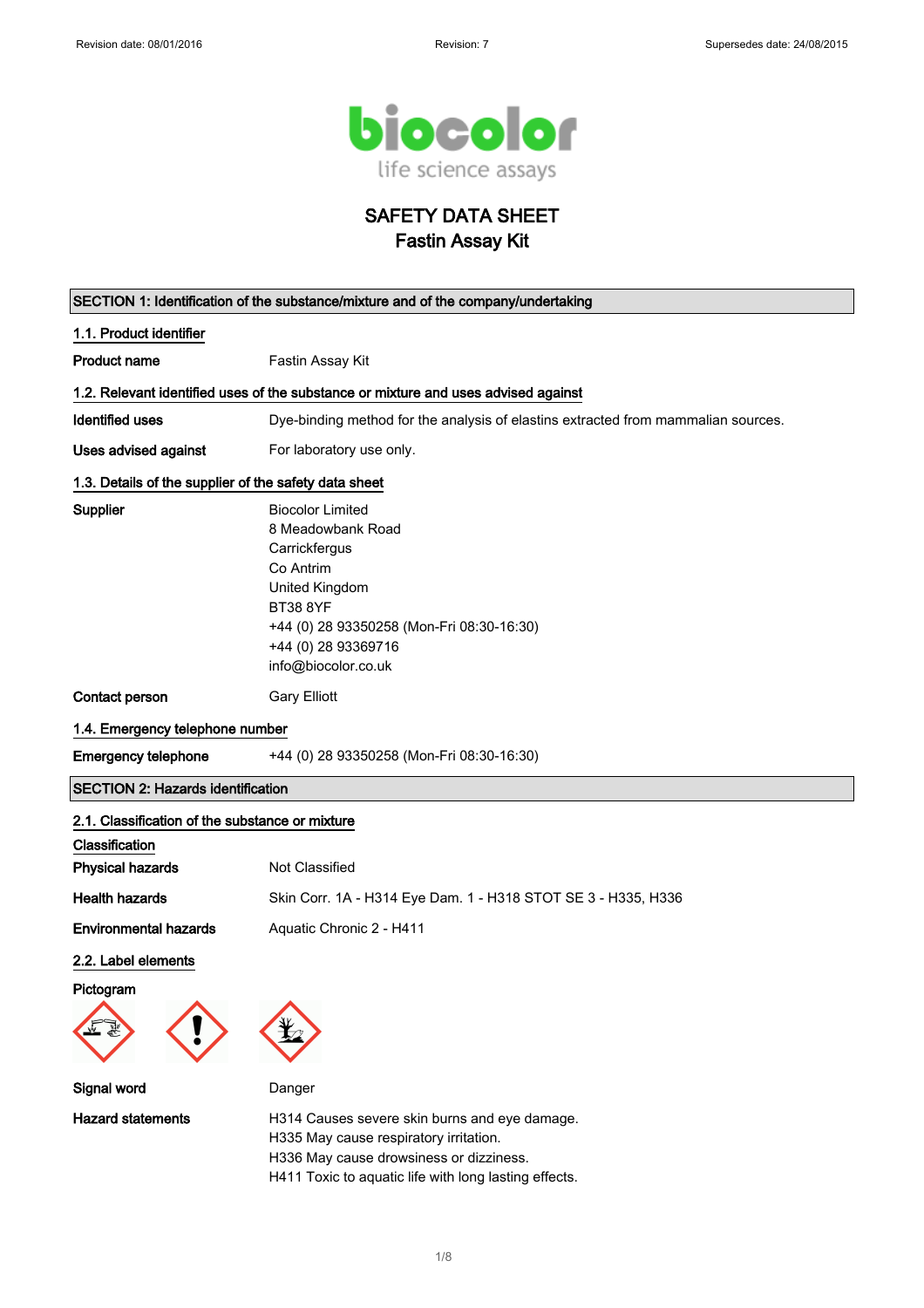| <b>Precautionary statements</b> | P260 Do not breathe vapour/spray.<br>P264 Wash contaminated skin thoroughly after handling.<br>P273 Avoid release to the environment.<br>P280 Wear protective gloves/protective clothing/eye protection/face protection.<br>P301+P330+P331 IF SWALLOWED: Rinse mouth. Do NOT induce vomiting.<br>P305+P351+P338 IF IN EYES: Rinse cautiously with water for several minutes. Remove<br>contact lenses, if present and easy to do. Continue rinsing.<br>P501 Dispose of contents/container in accordance with national regulations. |
|---------------------------------|------------------------------------------------------------------------------------------------------------------------------------------------------------------------------------------------------------------------------------------------------------------------------------------------------------------------------------------------------------------------------------------------------------------------------------------------------------------------------------------------------------------------------------|
| Contains                        | PROPAN-1-OL, GUANIDINIUM CHLORIDE, OXALIC ACID, HYDROCHLORIC ACID %,<br>TRICHLOROACETIC ACID                                                                                                                                                                                                                                                                                                                                                                                                                                       |
| Labelling notes                 | The classification, labelling and advice given for this kit is based on the following hazardous<br>components:                                                                                                                                                                                                                                                                                                                                                                                                                     |
|                                 | 2 x 15ml Precipitating Reagent H314, H335, H411<br>110ml<br>Dye Release H315, H318, H336                                                                                                                                                                                                                                                                                                                                                                                                                                           |

### 2.3. Other hazards

|  | <b>SECTION 3: Composition/information on ingredients</b> |  |
|--|----------------------------------------------------------|--|
|--|----------------------------------------------------------|--|

| 3.2. Mixtures                                                                        |                      |
|--------------------------------------------------------------------------------------|----------------------|
| PROPAN-1-OL                                                                          | 30-60%               |
| CAS number: 71-23-8                                                                  | EC number: 200-746-9 |
| Classification<br>Flam. Liq. 2 - H225<br>Eye Dam. 1 - H318<br>STOT SE 3 - H336       |                      |
| <b>GUANIDINIUM CHLORIDE</b>                                                          | 10-30%               |
| CAS number: 50-01-1                                                                  | EC number: 200-002-3 |
| Classification<br>Acute Tox. 4 - H302<br>Skin Irrit. 2 - H315<br>Eye Irrit. 2 - H319 |                      |
| <b>OXALIC ACID</b>                                                                   | 10-30%               |
| CAS number: 144-62-7                                                                 | EC number: 205-634-3 |
| Classification<br>Acute Tox. 4 - H302<br>Acute Tox. 4 - H312                         |                      |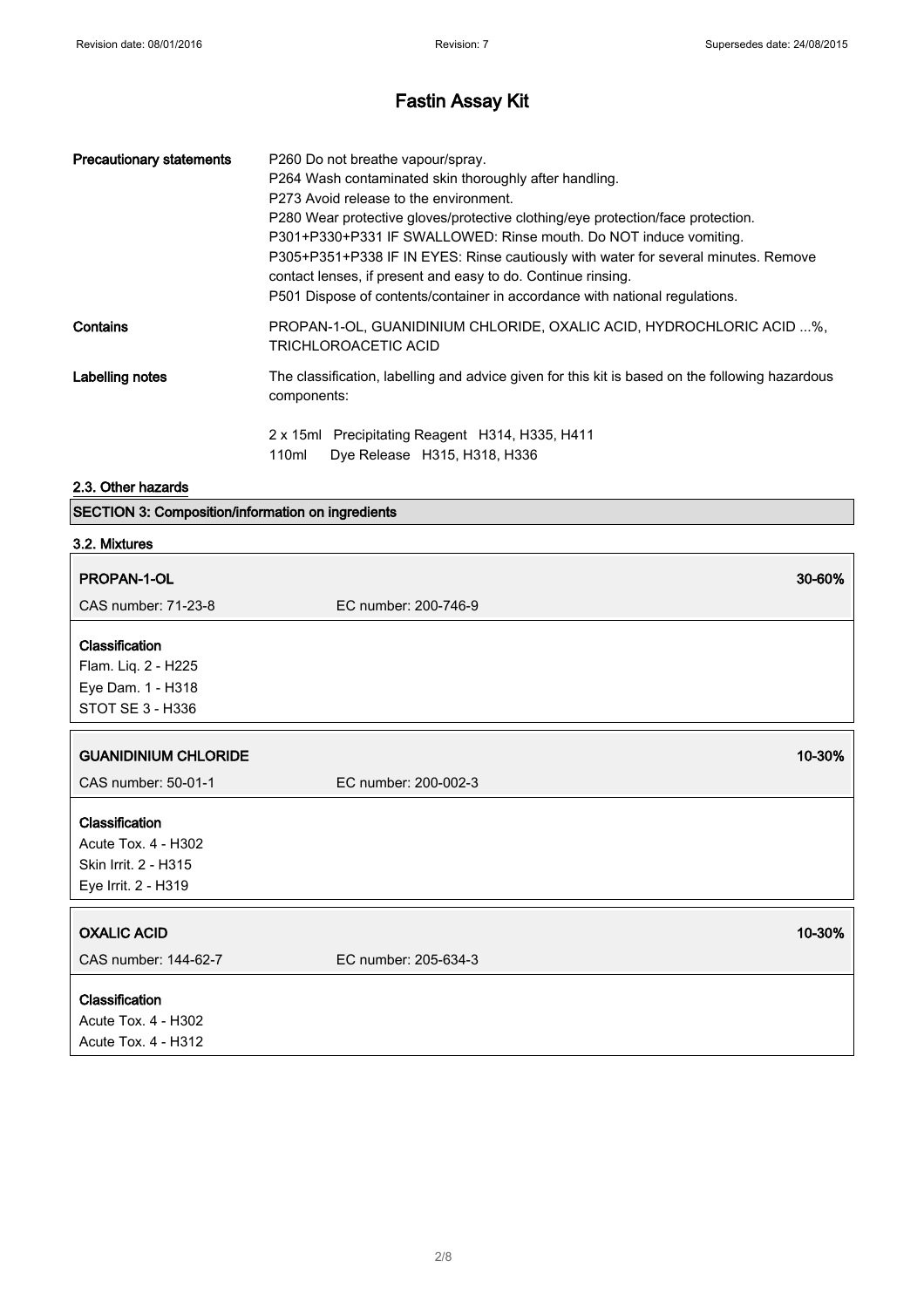| <b>HYDROCHLORIC ACID %</b><br>CAS number: 7647-01-0                                                                                          | 10-30%<br>EC number: 231-595-7                                                                                                                                                                                                                         |  |
|----------------------------------------------------------------------------------------------------------------------------------------------|--------------------------------------------------------------------------------------------------------------------------------------------------------------------------------------------------------------------------------------------------------|--|
|                                                                                                                                              |                                                                                                                                                                                                                                                        |  |
| Classification<br>Skin Corr. 1B - H314<br>Eye Dam. 1 - H318<br><b>STOT SE 3 - H335</b>                                                       |                                                                                                                                                                                                                                                        |  |
| <b>TRICHLOROACETIC ACID</b>                                                                                                                  | 10-30%                                                                                                                                                                                                                                                 |  |
| CAS number: 76-03-9                                                                                                                          | EC number: 200-927-2                                                                                                                                                                                                                                   |  |
| M factor (Acute) = $1$                                                                                                                       | M factor (Chronic) = $1$                                                                                                                                                                                                                               |  |
| Classification<br>Skin Corr. 1A - H314<br>Eye Dam. 1 - H318<br><b>STOT SE 3 - H335</b><br>Aquatic Acute 1 - H400<br>Aquatic Chronic 1 - H410 |                                                                                                                                                                                                                                                        |  |
|                                                                                                                                              | The full text for all hazard statements is displayed in Section 16.                                                                                                                                                                                    |  |
| <b>Composition comments</b>                                                                                                                  | The substances are listed as the highest % present in any of the kit components., The<br>classification, labelling and advice given for this kit is based on the following hazardous<br>components:<br>2 x 15ml Precipitating Reagent H314, H335, H411 |  |
|                                                                                                                                              | 110ml<br>Dye Release H315, H318, H336                                                                                                                                                                                                                  |  |
| <b>SECTION 4: First aid measures</b>                                                                                                         |                                                                                                                                                                                                                                                        |  |
| 4.1. Description of first aid measures                                                                                                       |                                                                                                                                                                                                                                                        |  |
| <b>General information</b>                                                                                                                   | The classification, labelling and advice given for this kit is based on the following hazardous<br>components:                                                                                                                                         |  |
|                                                                                                                                              | 2 x 15ml Precipitating Reagent H314, H335, H411<br>Dye Release H315, H318, H336<br>110ml                                                                                                                                                               |  |
| <b>Inhalation</b>                                                                                                                            | General first aid, rest, warmth and fresh air. Get medical attention if symptoms are severe or<br>persist.                                                                                                                                             |  |
| Ingestion                                                                                                                                    | Rinse nose and mouth with water. Get medical attention immediately. Do not induce vomiting.                                                                                                                                                            |  |
| Skin contact                                                                                                                                 | Remove contaminated clothing and rinse skin thoroughly with water. Get medical attention.                                                                                                                                                              |  |
| Eye contact                                                                                                                                  | Immediately flush with plenty of water for up to 15 minutes. Remove any contact lenses and<br>open eyes wide apart. Get medical attention immediately. Continue to rinse.                                                                              |  |
|                                                                                                                                              | 4.2. Most important symptoms and effects, both acute and delayed                                                                                                                                                                                       |  |
| Inhalation                                                                                                                                   | Irritating to respiratory system. Vapours may cause drowsiness and dizziness.                                                                                                                                                                          |  |
| Ingestion                                                                                                                                    | May cause chemical burns in mouth, oesophagus and stomach.                                                                                                                                                                                             |  |
| Skin contact                                                                                                                                 | Causes burns.                                                                                                                                                                                                                                          |  |
| Eye contact                                                                                                                                  | Causes burns.                                                                                                                                                                                                                                          |  |
|                                                                                                                                              | 4.3. Indication of any immediate medical attention and special treatment needed                                                                                                                                                                        |  |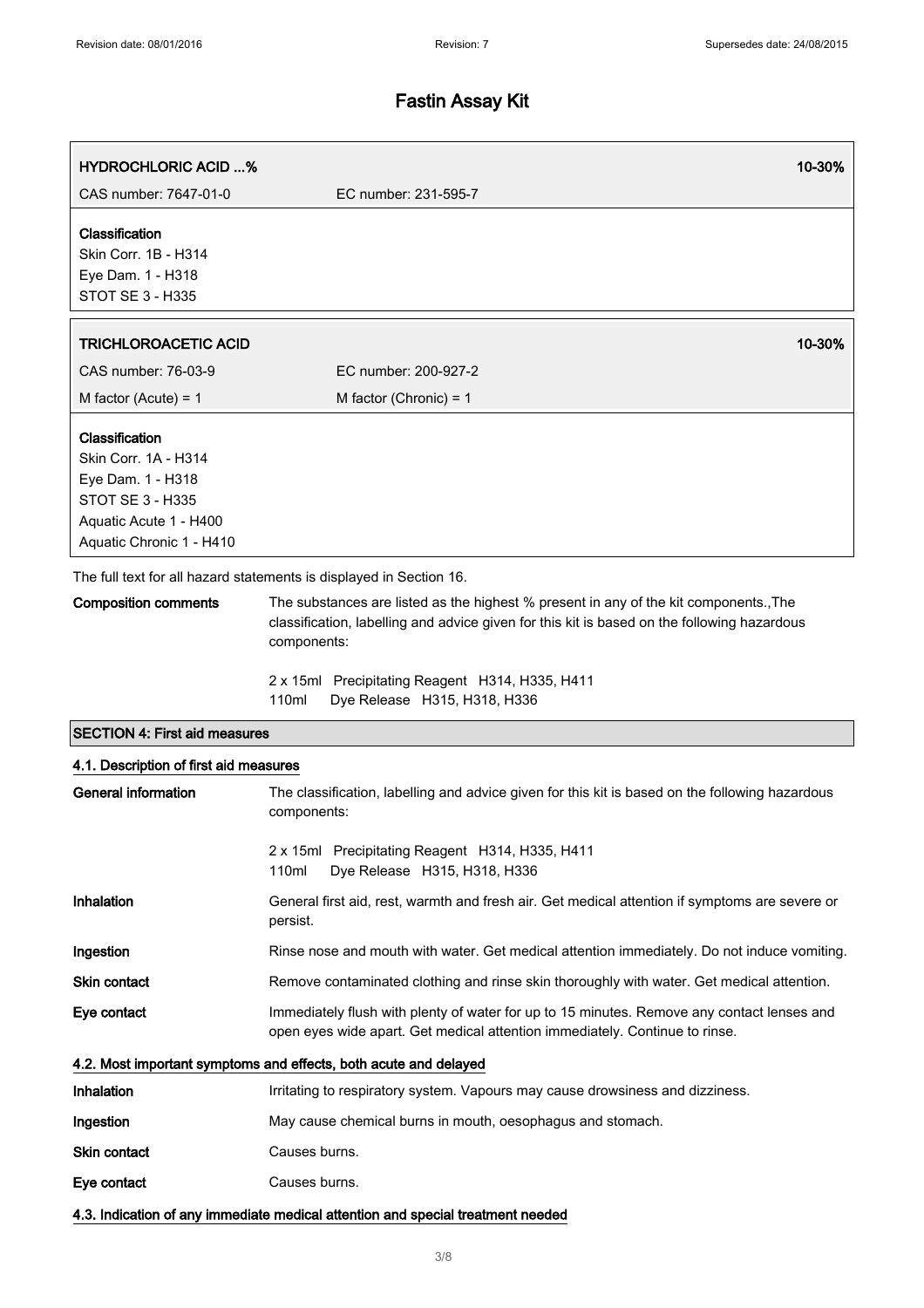| <b>SECTION 5: Firefighting measures</b>                    |                                                                                                                                                                                                                                                                                                                   |  |
|------------------------------------------------------------|-------------------------------------------------------------------------------------------------------------------------------------------------------------------------------------------------------------------------------------------------------------------------------------------------------------------|--|
| 5.1. Extinguishing media                                   |                                                                                                                                                                                                                                                                                                                   |  |
| Suitable extinguishing media                               | Water spray, foam, dry powder or carbon dioxide.                                                                                                                                                                                                                                                                  |  |
| Unsuitable extinguishing<br>media                          | None known.                                                                                                                                                                                                                                                                                                       |  |
| 5.2. Special hazards arising from the substance or mixture |                                                                                                                                                                                                                                                                                                                   |  |
| Specific hazards                                           | None known.                                                                                                                                                                                                                                                                                                       |  |
| <b>Hazardous combustion</b><br>products                    | None known.                                                                                                                                                                                                                                                                                                       |  |
| 5.3. Advice for firefighters                               |                                                                                                                                                                                                                                                                                                                   |  |
| Protective actions during<br>firefighting                  | Control run-off water by containing and keeping it out of sewers and watercourses.                                                                                                                                                                                                                                |  |
| Special protective equipment<br>for firefighters           | Wear fire/flame resistant/retardant clothing. Avoid breathing fire gases or vapours.                                                                                                                                                                                                                              |  |
| <b>SECTION 6: Accidental release measures</b>              |                                                                                                                                                                                                                                                                                                                   |  |
|                                                            | 6.1. Personal precautions, protective equipment and emergency procedures                                                                                                                                                                                                                                          |  |
| <b>Personal precautions</b>                                | Wear suitable protective equipment, including gloves, goggles/face shield, respirator, boots,<br>clothing or apron, as appropriate. Avoid inhalation of vapours and contact with skin and eyes.<br>Provide adequate ventilation. Use suitable respiratory protection if ventilation is inadequate.                |  |
| 6.2. Environmental precautions                             |                                                                                                                                                                                                                                                                                                                   |  |
| <b>Environmental precautions</b>                           | The product contains a substance which is toxic to aquatic organisms and which may cause<br>long-term adverse effects in the aquatic environment. Do not discharge into drains or<br>watercourses or onto the ground.                                                                                             |  |
| 6.3. Methods and material for containment and cleaning up  |                                                                                                                                                                                                                                                                                                                   |  |
| Methods for cleaning up                                    | Absorb in vermiculite, dry sand or earth and place into containers. Collect and place in<br>suitable waste disposal containers and seal securely. Wash thoroughly after dealing with a<br>spillage. Control run-off water by containing and keeping it out of sewers and watercourses.                            |  |
| 6.4. Reference to other sections                           |                                                                                                                                                                                                                                                                                                                   |  |
| Reference to other sections                                | Wear protective clothing as described in Section 8 of this safety data sheet. For waste<br>disposal, see Section 13.                                                                                                                                                                                              |  |
| <b>SECTION 7: Handling and storage</b>                     |                                                                                                                                                                                                                                                                                                                   |  |
| 7.1. Precautions for safe handling                         |                                                                                                                                                                                                                                                                                                                   |  |
| <b>Usage precautions</b>                                   | Wear protective clothing, gloves, eye and face protection. Read and follow manufacturer's<br>recommendations.                                                                                                                                                                                                     |  |
| Advice on general<br>occupational hygiene                  | Provide eyewash station. Wash promptly if skin becomes contaminated. Take off immediately<br>all contaminated clothing and wash it before reuse. Wash at the end of each work shift and<br>before eating, smoking and using the toilet. Use appropriate hand lotion to prevent defatting<br>and cracking of skin. |  |
|                                                            | 7.2. Conditions for safe storage, including any incompatibilities                                                                                                                                                                                                                                                 |  |
| <b>Storage precautions</b>                                 | Store in tightly-closed, original container in a dry, cool and well-ventilated place.                                                                                                                                                                                                                             |  |
| 7.3. Specific end use(s)                                   |                                                                                                                                                                                                                                                                                                                   |  |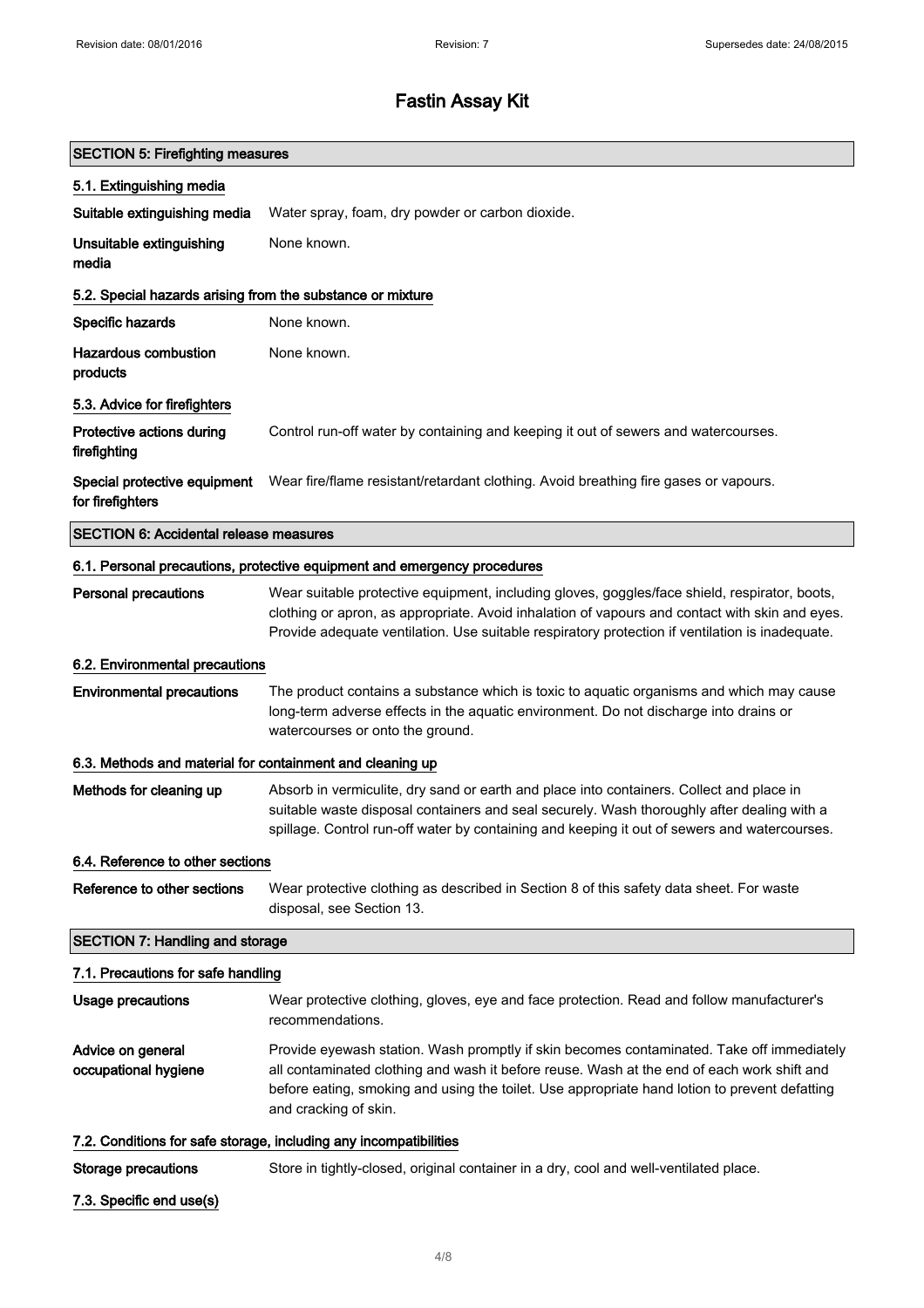Specific end use(s) The identified uses for this product are detailed in Section 1.2.

#### SECTION 8: Exposure Controls/personal protection

#### 8.1. Control parameters

# Occupational exposure limits

### PROPAN-1-OL

Long-term exposure limit (8-hour TWA): WEL 200 ppm(Sk) 500 mg/m3(Sk) Short-term exposure limit (15-minute): WEL 250 ppm(Sk) 625 mg/m3(Sk)

#### OXALIC ACID

Long-term exposure limit (8-hour TWA): WEL 1 mg/m<sup>3</sup> Short-term exposure limit (15-minute): WEL 2 mg/m<sup>3</sup> WEL = Workplace Exposure Limit

#### 8.2. Exposure controls

Protective equipment





Provide adequate general and local exhaust ventilation.

Appropriate engineering controls

Eye/face protection Tight-fitting safety glasses. Chemical splash goggles.

| <b>SECTION 9: Physical and Chemical Properties</b>         |                                                                     |
|------------------------------------------------------------|---------------------------------------------------------------------|
| 9.1. Information on basic physical and chemical properties |                                                                     |
| Appearance                                                 | Liquid.                                                             |
| Colour                                                     | Dye Reagent is red, the rest of the components are colourless.      |
| Odour                                                      | Odourless.                                                          |
| 9.2. Other information                                     |                                                                     |
| <b>SECTION 10: Stability and reactivity</b>                |                                                                     |
| 10.1. Reactivity                                           |                                                                     |
| Reactivity                                                 | There are no known reactivity hazards associated with this product. |
| 10.2. Chemical stability                                   |                                                                     |
| Stability                                                  | Stable at normal ambient temperatures and when used as recommended. |
| 10.3. Possibility of hazardous reactions                   |                                                                     |
| Possibility of hazardous<br>reactions                      | No potentially hazardous reactions known.                           |
| 10.4. Conditions to avoid                                  |                                                                     |
| <b>Conditions to avoid</b>                                 | Keep away from heat, sparks and open flame.                         |
| 10.5. Incompatible materials                               |                                                                     |
| Materials to avoid                                         | Strong oxidising agents. Strong alkalis.                            |
| 10.6. Hazardous decomposition products                     |                                                                     |
| Hazardous decomposition<br>products                        | No known hazardous decomposition products.                          |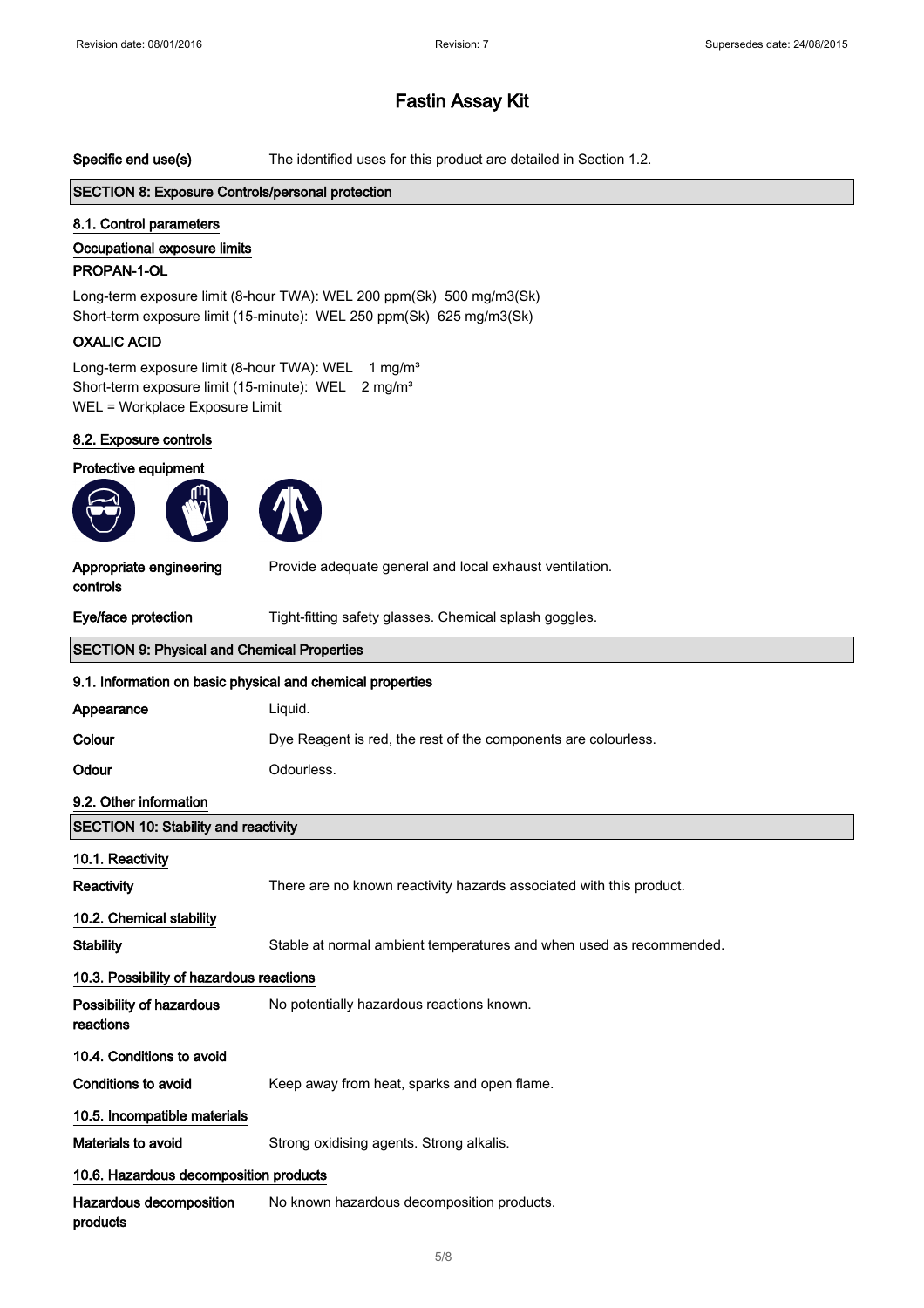### SECTION 11: Toxicological information

| 11.1. Information on toxicological effects               |                                                                                                                                                                                               |
|----------------------------------------------------------|-----------------------------------------------------------------------------------------------------------------------------------------------------------------------------------------------|
| <b>Toxicological effects</b>                             | The classification, labelling and advice given for this kit is based on the following hazardous<br>components:                                                                                |
|                                                          | 2 x 15ml Precipitating Reagent H314, H335, H411<br>110ml<br>Dye Release H315, H318, H336                                                                                                      |
| Inhalation                                               | Irritating to respiratory system. Vapours may cause drowsiness and dizziness.                                                                                                                 |
| Ingestion                                                | May cause chemical burns in mouth, oesophagus and stomach.                                                                                                                                    |
| Skin contact                                             | Causes burns.                                                                                                                                                                                 |
| Eye contact                                              | Causes burns.                                                                                                                                                                                 |
| <b>SECTION 12: Ecological Information</b>                |                                                                                                                                                                                               |
| 12.1. Toxicity                                           |                                                                                                                                                                                               |
| <b>Toxicity</b>                                          | The product contains a substance which is toxic to aquatic organisms and which may cause<br>long-term adverse effects in the aquatic environment.                                             |
| 12.2. Persistence and degradability                      |                                                                                                                                                                                               |
| Persistence and degradability Not readily biodegradable. |                                                                                                                                                                                               |
| 12.3. Bioaccumulative potential                          |                                                                                                                                                                                               |
| <b>Bioaccumulative potential</b>                         | No data available on bioaccumulation.                                                                                                                                                         |
| 12.4. Mobility in soil                                   |                                                                                                                                                                                               |
| <b>Mobility</b>                                          | No data available.                                                                                                                                                                            |
| 12.5. Results of PBT and vPvB assessment                 |                                                                                                                                                                                               |
| Results of PBT and vPvB<br>assessment                    | This product does not contain any substances classified as PBT or vPvB.                                                                                                                       |
| 12.6. Other adverse effects                              |                                                                                                                                                                                               |
| Other adverse effects                                    | None known.                                                                                                                                                                                   |
| <b>SECTION 13: Disposal considerations</b>               |                                                                                                                                                                                               |
| 13.1. Waste treatment methods                            |                                                                                                                                                                                               |
| <b>General information</b>                               | Incineration is recommended however disposal methods must take into account the<br>substances added to the kit by the end user. Dyes must never be disposed of to drains or<br>water courses. |
| <b>Disposal methods</b>                                  | Offer surplus and non-recyclable solutions to a licensed disposal company.                                                                                                                    |
| <b>SECTION 14: Transport information</b>                 |                                                                                                                                                                                               |
| 14.1. UN number                                          |                                                                                                                                                                                               |
| UN No. (ADR/RID)                                         | 3316                                                                                                                                                                                          |
| UN No. (IMDG)                                            | 3316                                                                                                                                                                                          |
| UN No. (ICAO)                                            | 3316                                                                                                                                                                                          |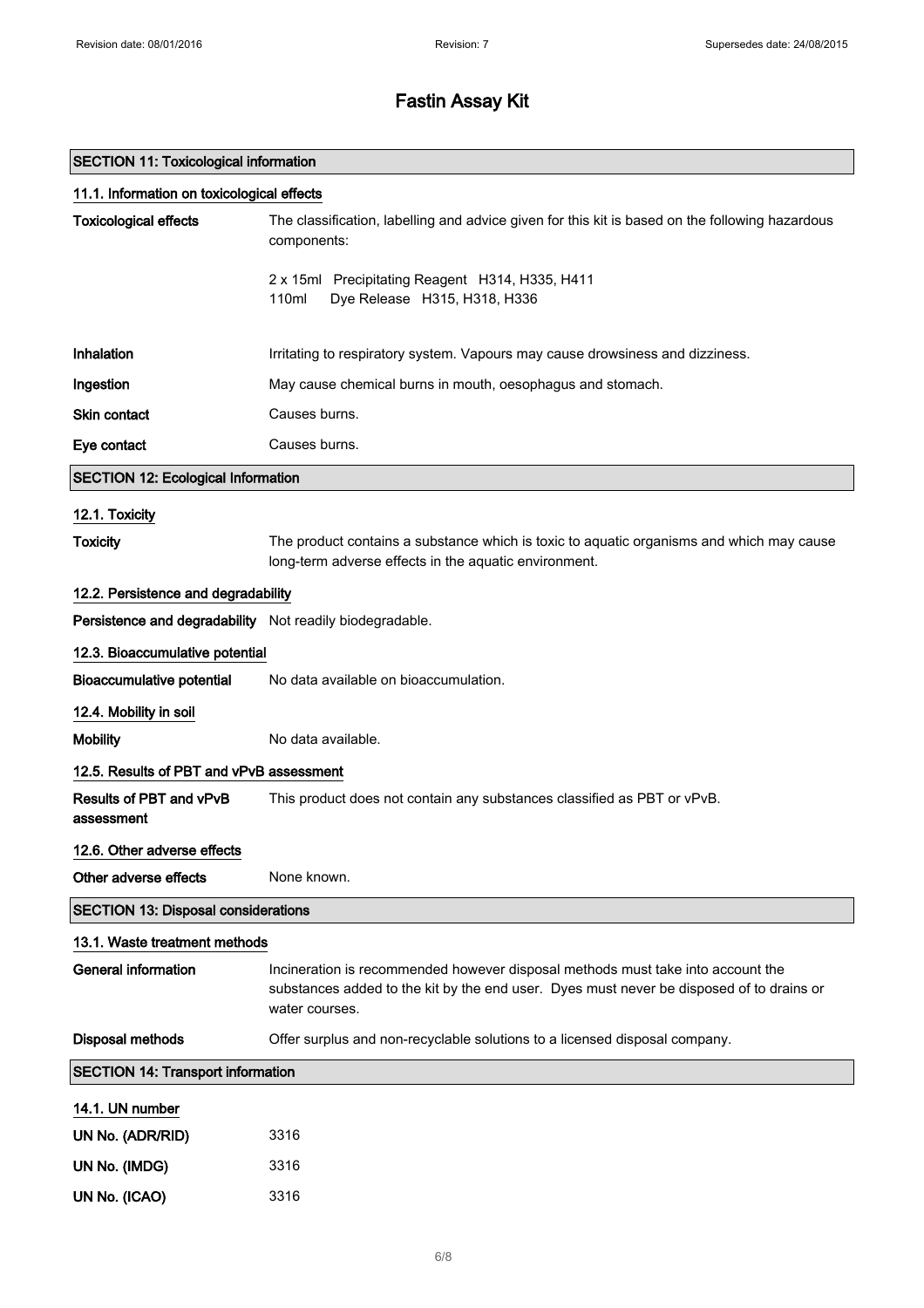| UN No. (ADN)                             | 3316                |  |
|------------------------------------------|---------------------|--|
| 14.2. UN proper shipping name            |                     |  |
| Proper shipping name<br>(ADR/RID)        | <b>CHEMICAL KIT</b> |  |
| Proper shipping name<br>(IMDG)           | <b>CHEMICAL KIT</b> |  |
| Proper shipping name (ICAO) CHEMICAL KIT |                     |  |
| Proper shipping name (ADN) CHEMICAL KIT  |                     |  |
| 14.3. Transport hazard class(es)         |                     |  |
| <b>ADR/RID class</b>                     | 9                   |  |
| <b>ADR/RID classification code</b>       | M <sub>11</sub>     |  |
| <b>ADR/RID label</b>                     | 9                   |  |
| <b>IMDG class</b>                        | 9                   |  |
| <b>ICAO class/division</b>               | 9                   |  |
| <b>ADN class</b>                         | 9                   |  |
| <b>Transport labels</b>                  |                     |  |

Alh

### 14.4. Packing group

| ADR/RID packing group     | Ш |
|---------------------------|---|
| <b>IMDG packing group</b> | Ш |
| ADN packing group         | Ш |
| ICAO packing group        | Ш |

14.5. Environmental hazards

Environmentally hazardous substance/marine pollutant



### 14.6. Special precautions for user

EmS F-A, S-P ADR transport category 2 Tunnel restriction code (E)

14.7. Transport in bulk according to Annex II of MARPOL73/78 and the IBC Code